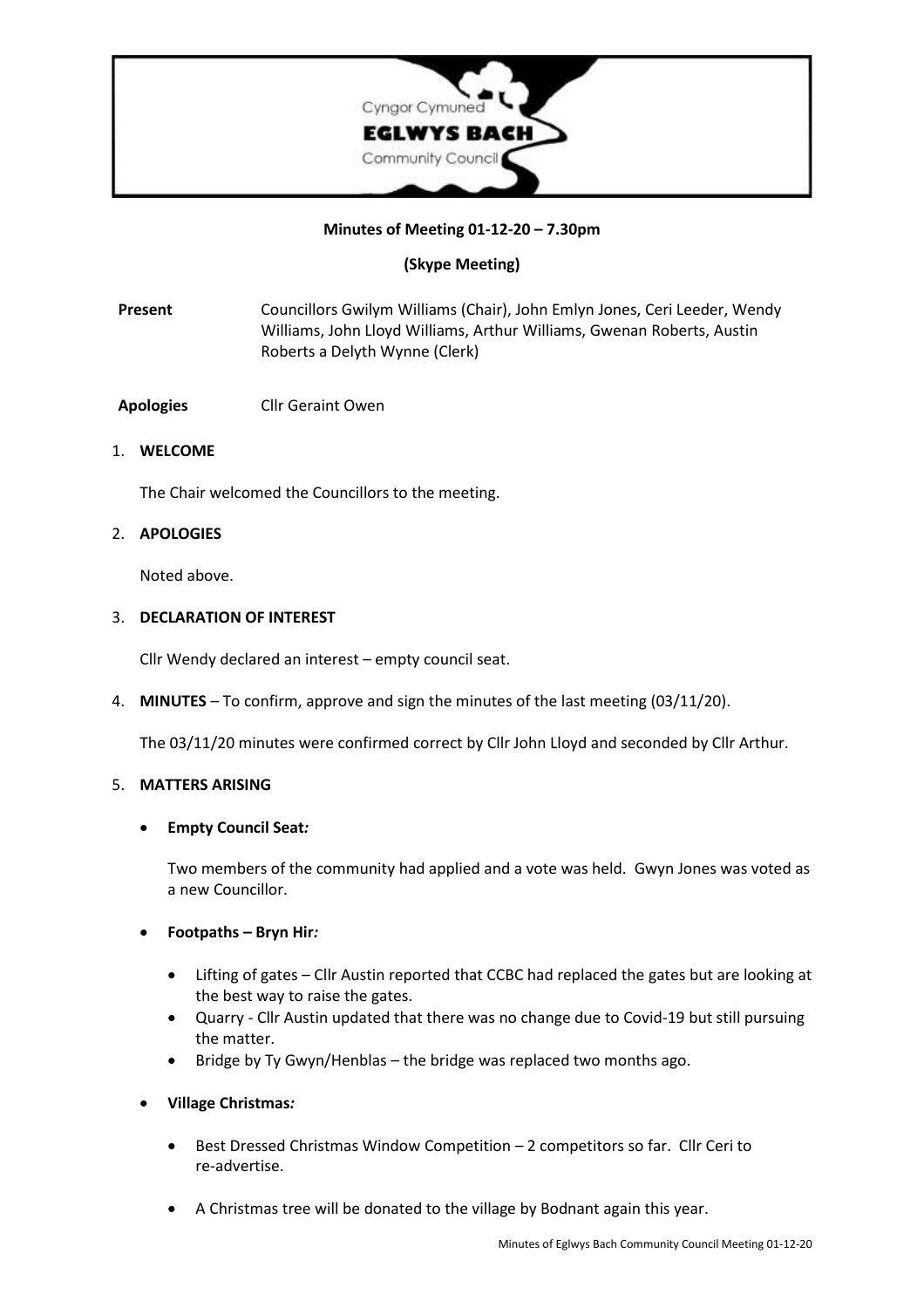

### • **Stone Memorial:**

• Cllr Ceri reported that costs were being looked at. It was decided to add the item to the agenda of the next meeting.

# • **2019/20 Audit:**

The accounts are with the accountant.

# 6. **PLANNING**

Reference: 0/47927 Applicant: Mr and Mrs Webber Proposal: Proposed single storey extension to dwelling with adjoining terrace Location: Rhiw, Ffordd Maenan, Eglwysbach LL28 5UG

No objection.

### 7. **FINANCIAL REPORT**

Current - £2,941.61 Burial - £290.20 – (need to pay £75.00 Carwyn Hughes for emptying the cemetery trailer) Deposit - £2,078.11

# **Online payments:**

# **Current:**

- Delyth Wynne (Clerk) £200.00
- Russell Dowell (Noticeboard) £45.00
- Zurich Municipal (Insurance) £416.94

### **Burial:**

• John Lloyd Williams (Sexton) - £100.00

### 8. **CORRESPONDENCE**

• E-mail: [Repair](https://www.repaircafewales.org/) Cafe Wales Org - £13.2m Repair and Reuse Fund

Noted for information.

• E-mail: CCBC - Conwy Excellence Fund

Noted for information.

### 9. **ANY OTHER BUSINESS**

- Bikes and speeding in the village the Clerk to send the PCSO details to Cllr Ceri.
- 2 bikes stolen from Preswylfa. Councillors agreed that vigilance was needed.